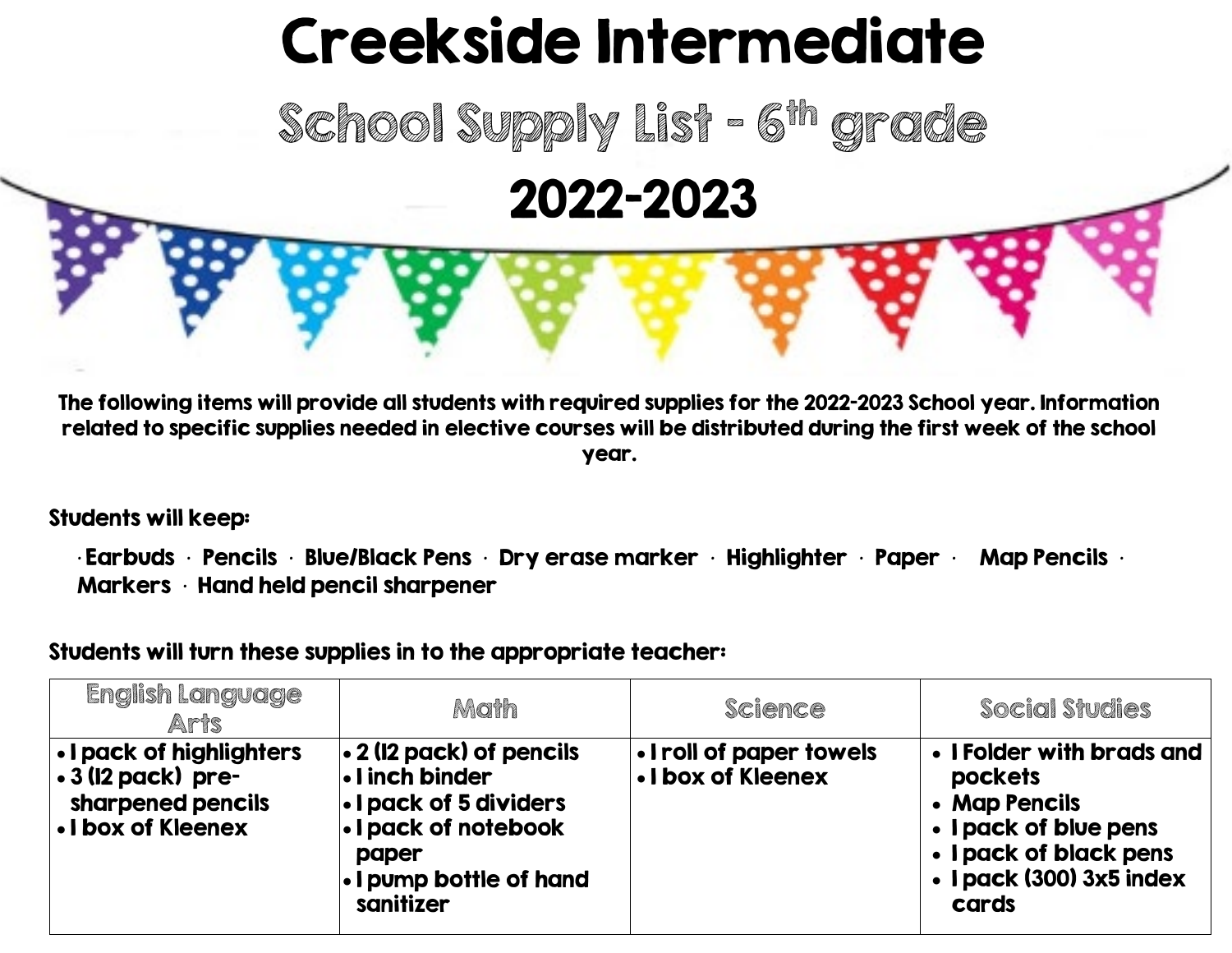**School Supply List - 7<sup>th</sup> Grade 2022 – 2023**

Creekside Intermediate

The following items are required supplies for the 2022-2023 school year. Information related to specific supplies needed in elective courses will be distributed during the first week of the school year.

Students will KEEP the following items to be used in all classes during the school year. These items may need refilling throughout the year.

---- Stylus

---- Pencil Pouch

**---- Earbuds/headphones (that plug in) These must plug in school policy (No wireless)** ---- Map Pencils (12+count)

---- Pencil Sharpener

---- Highlighters (2+ colors)

- ---- Pens (black and red)
- ---- Pencils
- ---- Lined Notebook paper

## Content Specific Items

(Students will turn in Advisory items and keep the rest for themselves to use in classes):

| <b>Advisory*</b>                                                                                                                                                                   | <b>Science</b>                                                                                                                                                    | <b>ELA</b>                                                                                                                                                                                                           |
|------------------------------------------------------------------------------------------------------------------------------------------------------------------------------------|-------------------------------------------------------------------------------------------------------------------------------------------------------------------|----------------------------------------------------------------------------------------------------------------------------------------------------------------------------------------------------------------------|
| ---- Facial Tissues (2 boxes)<br>---- Paper Towles (2 Rolls)<br>---- Hand Sanitizer (2<br>bottles)<br>---- Disinfecting wipes (2)<br>packs)<br>---- Dry Erase Markers (2<br>packs) | ---- map pencils<br>---- glue sticks<br>---- scissors<br>---- bradded folder<br>---- pencils<br>---- notebook paper<br>---- headphones/ear buds<br>(that plug in) | ---- package of highlighters<br>---- glue sticks<br>---- 1 (12 pack) pencils or pens<br>---- 1 package of sticky notes<br>---- 1 pack of lined notebook<br>paper<br>---- 2-composition notebooks<br>(200 pages each) |
|                                                                                                                                                                                    |                                                                                                                                                                   |                                                                                                                                                                                                                      |
| <b>Social Studies</b>                                                                                                                                                              |                                                                                                                                                                   | Math                                                                                                                                                                                                                 |
| ---- pencils 2 boxes<br>---- glue sticks<br>---- map/color pencils<br>---- headphones/ear buds<br>(that plug in)<br>---- paper<br>---- bradded folder with                         | <b>Physical Education</b><br>---- Lock for locker<br>---- Lysol spray<br>---- tissues<br>---- Water bottle with first<br>AND last name                            | ---- pencils<br>---- 1" binder<br>---- highlighters<br>---- pens (black and red)<br>---- lined notebook paper<br>---- headphones/ear buds<br>(that plug in)                                                          |